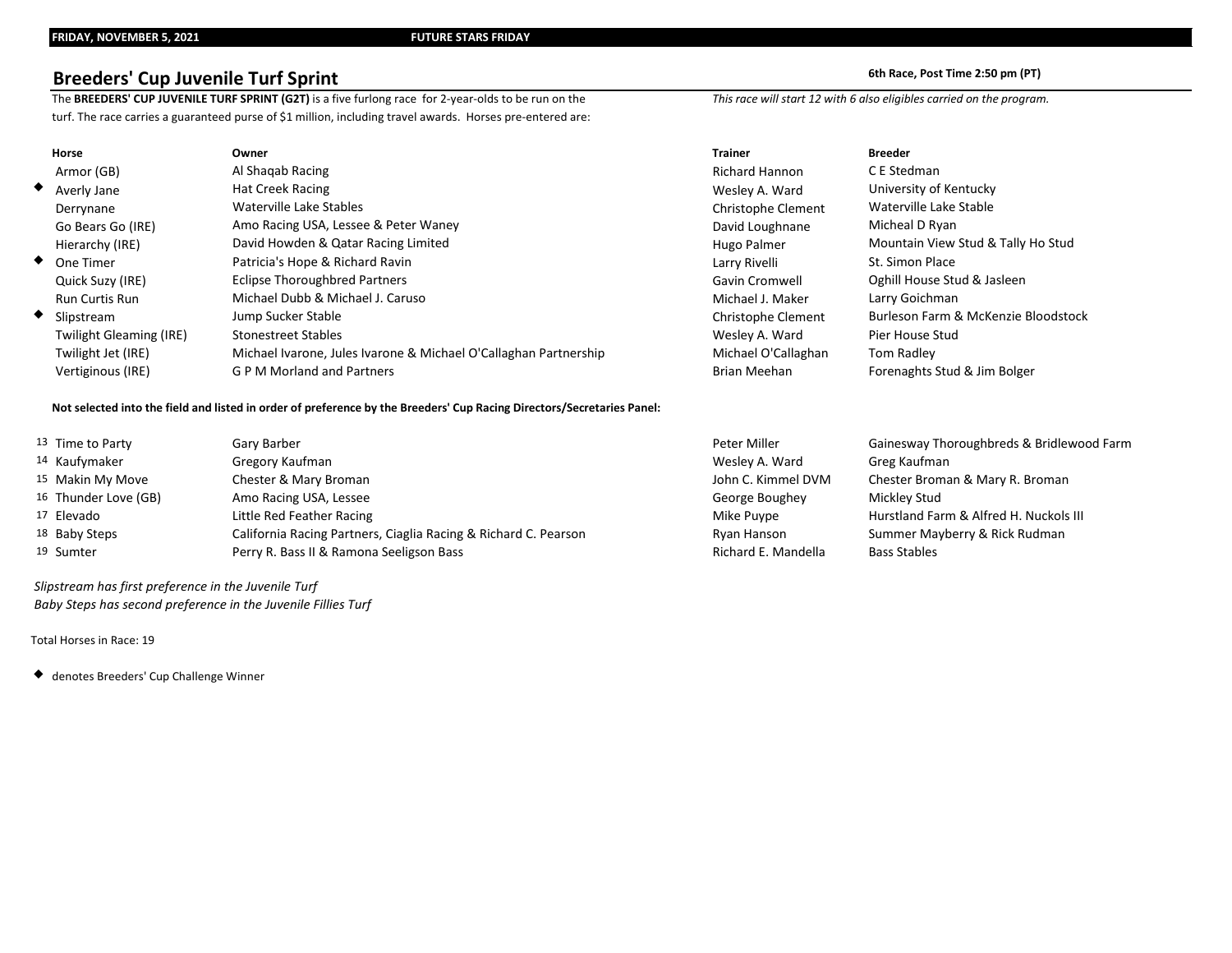## **Breeders' Cup Juvenile Fillies 7th Race, Post Time 3:30 pm (PT)**

The **BREEDERS' CUP JUVENILE FILLIES (G1)** is a 1 1/16-mile race for 2-year-old fillies. The race carries a guaranteed purse of \$2 million, including travel awards. Horses pre-entered are:

| Horse                      | Owner                                                                  | <b>Trainer</b>      | <b>Breeder</b>                        |
|----------------------------|------------------------------------------------------------------------|---------------------|---------------------------------------|
| $\blacklozenge$ Ain't Easy | Joey Platts, Old Bones Racing Stable & Michael Lombardi                | Philip D'Amato      | Spendthrift Farm                      |
| <b>Cairo Memories</b>      | Schroeder Farms & David A. Bernsen                                     | <b>Bob Hess</b>     | Brereton C. Jones                     |
| Desert Dawn                | H & E Ranch                                                            | Philip D'Amato      | H & E Ranch                           |
| $\bullet$ Echo Zulu        | L&N Racing & Winchell Thoroughbreds                                    | Steven M. Asmussen  | Betz/J. Betz/Burns/CHNNHK/Magers/CoCo |
|                            |                                                                        |                     | Equine/Ramsby                         |
| <b>Hidden Connection</b>   | Hidden Brook Farm & Black Type Thoroughbreds                           | <b>Bret Calhoun</b> | St. Simon Place                       |
| $\bullet$ Juju's Map       | Albaugh Family Stables                                                 | Brad Cox            | Fred W. Hertrich                      |
| <b>Nest</b>                | Eclipse Thoroughbred Partners, Repole Stable & Michael House           | Todd A. Pletcher    | Ashview Farm & Colts Neck Stables     |
| Sequist                    | West Point Thoroughbreds, Gervais Racing, Charles Pigg, Stewart Racing | Dallas Stewart      | Clearsky Farms                        |
|                            | Stable, Tom Andres & Karen Kraft                                       |                     |                                       |
| Tarabi                     | David Ingordo, LBD Stable & Manganaro Bloodstock                       | Cherie DeVaux       | Hinkle Farms                          |
|                            |                                                                        |                     |                                       |

 *Cairo Memories has first preference in the Juvenile Fillies Turf*

Total Horses in Race: 9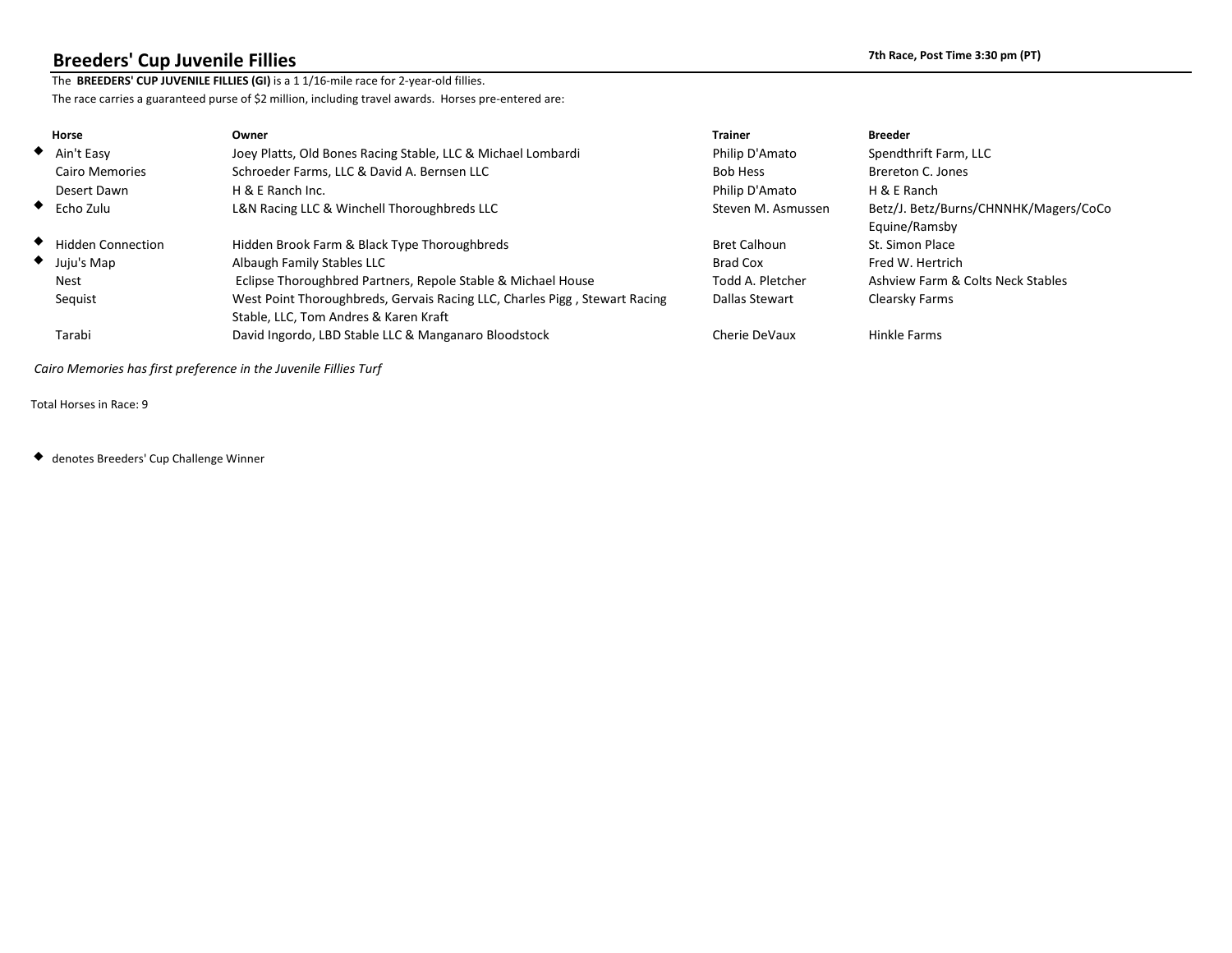**Breeders' Cup Juvenile Fillies Turf**<br>The BREEDERS' CUP JUVENILE FILLIES TURF (G1T) is a one mile race for 2-year-old fillies to be run on the This race will start 14 with 4 also eligibles carried on the program. The BREEDERS' CUP JUVENILE FILLIES TURF (G1T) is a one mile race for 2-year-old fillies to be run on the turf. The race carries a guaranteed purse of \$1 million, including travel awards. Horses pre-entered are:

|   | <b>Horse</b>             | Owner                                                                                                                  | <b>Trainer</b>         | <b>Breeder</b>                                              |
|---|--------------------------|------------------------------------------------------------------------------------------------------------------------|------------------------|-------------------------------------------------------------|
|   | <b>Bubble Rock</b>       | <b>Shortleaf Stable</b>                                                                                                | <b>Brad Cox</b>        | <b>Shortleaf Stable</b>                                     |
|   | Cachet (IRE)             | Highclere Thoroughbred Racing                                                                                          | George Boughey         | Hyde Park Stud                                              |
|   | <b>Cairo Memories</b>    | Schroeder Farms & David A. Bernsen                                                                                     | <b>Bob Hess</b>        | Brereton C. Jones                                           |
| ◆ | California Angel         | Chris Walsh                                                                                                            | George Leonard III     | <b>Irish National Stud</b>                                  |
|   | <b>Consumer Spending</b> | <b>Klaravich Stables</b>                                                                                               | Chad C. Brown          | Forging Oaks Farm                                           |
|   | Diamond Wow              | Diamond 100 Racing Club, Amy Dunne & Patrick L. Biancone Racing                                                        | Patrick L. Biancone    | Patrick Biacone Diamond 100 Racing C                        |
|   | Hello You (IRE)          | Amo Racing USA, Lessee                                                                                                 | David Loughnane        | Serge Boucheron                                             |
|   | Koala Princess           | Runnymede Farm, Peter J. Callahan, Chris Zinkhan & John C. Oxley                                                       | Arnaud Delacour        | Runnymede Farm, Peter J. Callahan & Frederick C.<br>Zinkhan |
|   | Malavath (IRE)           | Everest Racing, David Redvers & Barbara Keller                                                                         | Francis-Henri Graffard | Tally-Ho Stud                                               |
|   | Mise En Scene (GB)       | <b>Qatar Racing Limited</b>                                                                                            | James Ferguson         | The Gadfly Partnership                                      |
|   | Pizza Bianca             | Bobby Flay                                                                                                             | Christophe Clement     | Bobby Flay                                                  |
|   | Sail By                  | <b>Treadway Racing Stable</b>                                                                                          | Leah Gyarmati          | Jeff Treadway                                               |
|   | Turnerloose              | Ike & Dawn Thrash                                                                                                      | <b>Brad Cox</b>        | William Humphries & Altair Farms                            |
|   | Zain Claudette (IRE)     | Rabbah Bloodstock                                                                                                      | <b>Ismail Mohammed</b> | Andriy Milovanov                                            |
|   |                          | Not selected into the field and listed in order of preference by the Breeders' Cup Racing Directors/Secretaries Panel: |                        |                                                             |
|   | 15 Haughty               | Bradley Thoroughbreds, Belmar Racing and Breeding DI m Cambron, Anna<br>Cambron & Team Hanley                          | Chad C. Brown          | Gainesway Thoroughbreds                                     |
|   | 16 Helens Well (IRE)     | Michael Nentwig, Ray Pagano, CYBT, Benowitz Family Trust & Madaket Stables                                             | Philip D'Amato         | Mr Patrick Toes                                             |
|   | 17 Crazyland (GB)        | Peter Stokes and Scott Krase                                                                                           | Clive G. Cox           | Yeguada Centurion SL                                        |
|   | 18 Baby Steps            | California Racing Partners, Ciaglia Racing & Richard C. Pearson                                                        | Ryan Hanson            | Summer Mayberry & Rick Rudman                               |

 *Cairo Memories has second preference in the Juvenile Fillies Baby Steps has first preference in the Juvenile Turf Sprint*

- denotes Breeders' Cup Challenge Winner
- + denotes qualification based on points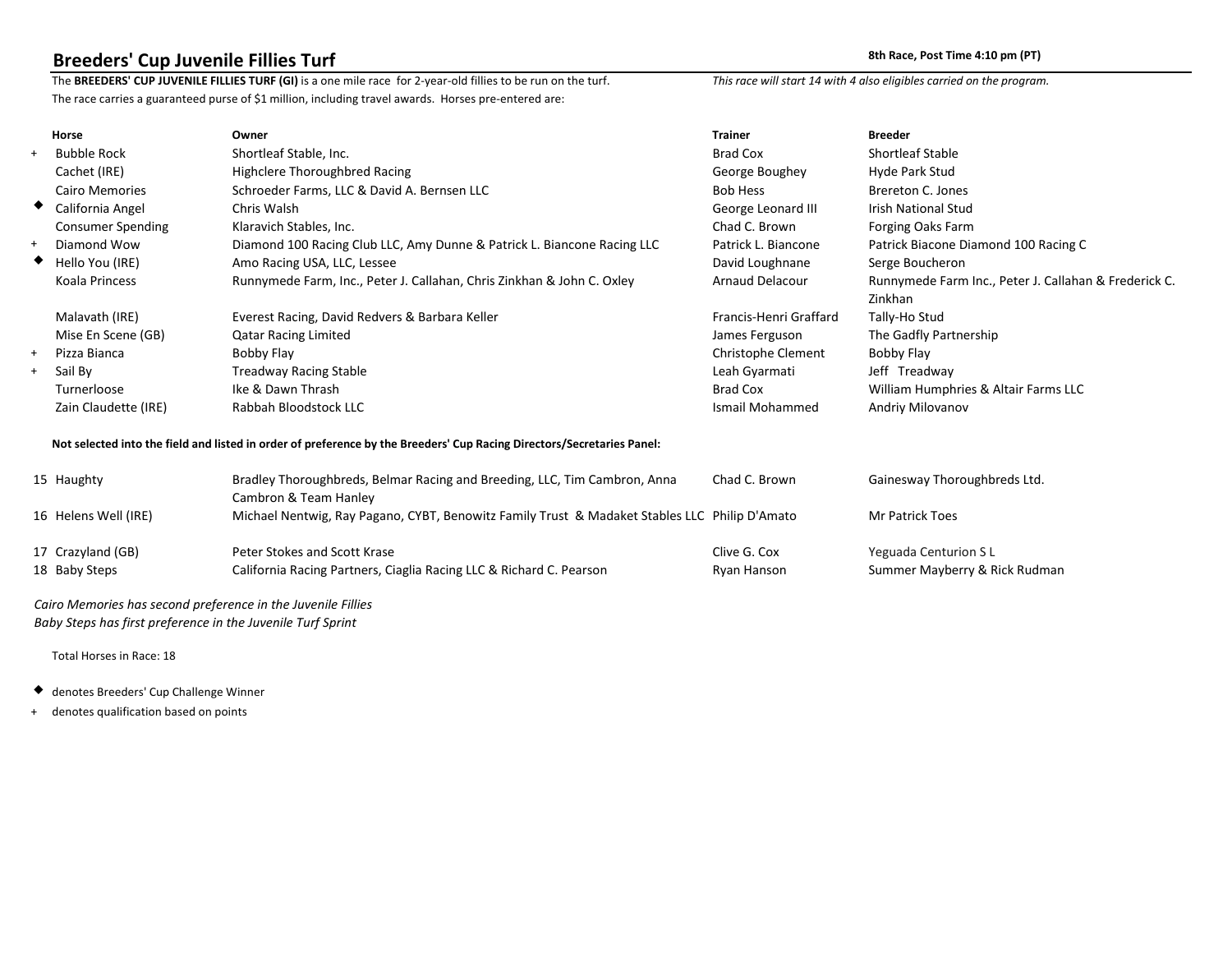## **The TVG Breeders' Cup Juvenile, presented by Thoroughbred Aftercare Alliance 11 Accord 2001 12001 12001 12001 12001** 9th Race, Post Time 4:50 pm (PT)

### The **TVG BREEDERS' CUP JUVENILE (GI) presented by Thoroughbred Aftercare Alliance** is a 1 1/16-mile race

for 2-year-old colts and geldings. The race carries a guaranteed purse of \$2 million, including travel awards. Horses pre-entered are:

| Horse                 | Owner                                                                            | <b>Trainer</b>      | <b>Breeder</b>                          |
|-----------------------|----------------------------------------------------------------------------------|---------------------|-----------------------------------------|
| American Sanctuary    | Dare To Dream Stable LLC                                                         | Christopher Davis   | Ben and Beck Henley & Sebastien Murat   |
| Barossa               | SF Racing LLC, Starlight Racing, Madaket Stables LLC, Robert E. Masterson,       | <b>Bob Baffert</b>  | Spendthrift Farm, LLC                   |
|                       | Stonestreet Stables, LLC, Jay A. Schoenfarber, Waves Edge Capital LLC, Catherine |                     |                                         |
|                       | Donovan, Golconda Stables & Siena Farm LLC                                       |                     |                                         |
| Commandperformance    | St. Elias Stables LLC & Repole Stable                                            | Todd A. Pletcher    | Damara Farm LC                          |
| ◆ Corniche            | Speedway Stables LLC                                                             | <b>Bob Baffert</b>  | Bart Evans & Stonehaven Steadings       |
| Double Thunder        | Phoenix Thoroughbred, LTD                                                        | Todd A. Pletcher    | WinStar Farm, LLC                       |
| Giant Game            | Albaugh Family Stables LLC & West Point Thoroughbreds, Inc.                      | Dale L. Romans      | H. Allen Poindexter                     |
| Jack Christopher<br>◆ | Jim Bakke, Gerald Isbister, Coolmore Stud & Peter M. Brandt                      | Chad C. Brown       | Castleton Lyons & Kilboy Estate         |
| Jasper Great          | Kazuo Kato                                                                       | Hideyuki Mori       | Jamm Ltd.                               |
| Jasper Krone          | Kazuo Kato                                                                       | Hideyuki Mori       | Machmer Hall & Godolphin                |
| <b>Oviatt Class</b>   | James Downey                                                                     | J. Keith Desormeaux | Godophin & Morgan's Ford Farm           |
| Pappacap              | Rustlewood Farm, Inc.                                                            | Mark E. Casse       | Rustlewood Farm, Inc.                   |
| Pinehurst             | SF Racing LLC, Starlight Racing, Madaket Stables LLC, Robert E. Masterson,       | <b>Bob Baffert</b>  | Fred W. Hertrich III & John D. Fielding |
|                       | Stonestreet Stables, LLC, Jay Schoenfarber, Waves Edge Capital LLC, Catherine    |                     |                                         |
|                       | Donovan, Golconda Stables & Siena Farm LLC                                       |                     |                                         |
| ◆ Rattle N Roll       | Lucky Seven Stable                                                               | Kenneth G. McPeek   | St. Simon Place                         |
| Tough to Tame         | <b>Rittdiculous Gazmanian Stables</b>                                            | Christopher Davis   | Elizabeth H. Muirhead                   |

 *Jasper Krone has first preference in the Juvenile Turf*

Total Horses in Race: 14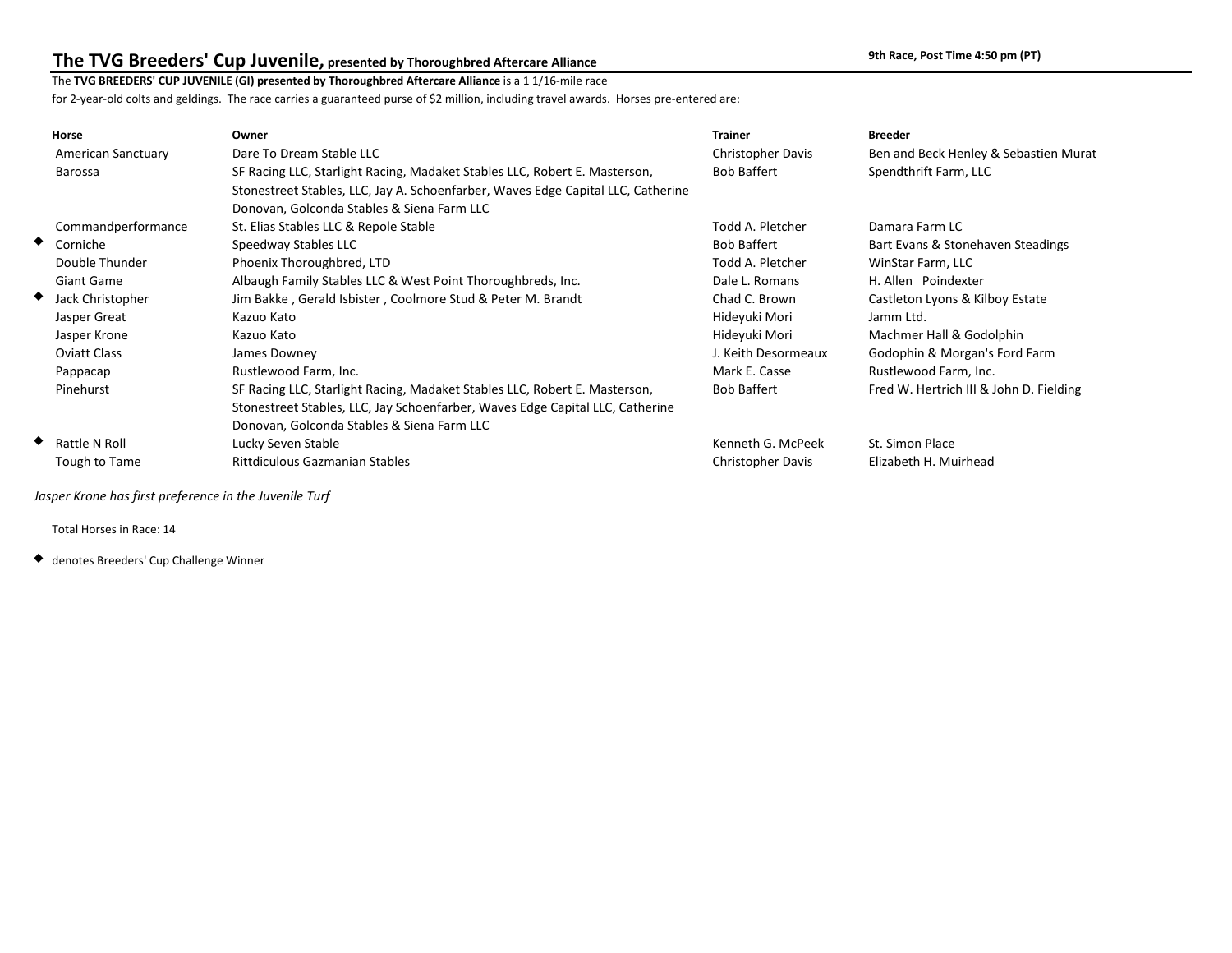**Breeders' Cup Juvenile Turf** 10th Race, Post Time 5:30 pm (PT)<br>The BREEDERS' CUP JUVENILE TURF (GI) is a one mile race for 2-year-old colts and geldings This race will start 14 with 4 also eligibles carried on the program The BREEDERS' CUP JUVENILE TURF (GI) is a one mile race for 2-year-old colts and geldings

to be run on the turf. The race carries a guaranteed purse of \$1 million, including travel awards. Horses pre-entered are:

|     | Horse                       | Owner                                              | <b>Trainer</b>     | <b>Breeder</b>                       |
|-----|-----------------------------|----------------------------------------------------|--------------------|--------------------------------------|
|     | $\blacklozenge$ Albahr (GB) | Godolphin, LLC                                     | Charlie Appleby    | Godolphin                            |
| $+$ | Annapolis                   | Perry R. Bass II                                   | Todd A. Pletcher   | Bass Stables, LLC                    |
| $+$ | Coinage                     | D.J. Stable LLC & Chester and Mary Broman          | Mark E. Casse      | Chester Broman & Mary R. Broman      |
|     | Dakota Gold                 | Reeves Thoroughbred Racing                         | Danny Gargan       | Sequel Thoroughbreds & Ron Bowden    |
|     | Dubawi Legend (IRE)         | Rabbah Bloodstock LLC                              | Hugo Palmer        | RABBAH BLOODSTOCK LIMITED            |
|     | Glounthaune (IRE)           | Mrs. Evelyn M. Stockwell, Coolmore & Westerberg    | Aidan P. O'Brien   | Tally-Ho Stud                        |
| $+$ | <b>Grafton Street</b>       | Mrs. John Magnier                                  | Mark E. Casse      | Mrs E.M. Stockwell                   |
|     | Great Max (IRE)             | Amo Racing USA, LLC, Lessee                        | Michael Bell       | Ennistown Stud                       |
|     | Mackinnon                   | ERJ Racing, LLC, Madaket Stables LLC & Dave Kenney | Doug F. O'Neill    | International Equities Holding, Inc. |
|     | Modern Games (IRE)          | Godolphin, LLC                                     | Charlie Appleby    | Godolphin                            |
| $+$ | Portfolio Company           | Klaravich Stables, Inc.                            | Chad C. Brown      | Kenneth L. Ramsey & Sarah K. Ramsey  |
| $+$ | Slipstream                  | Jump Sucker Stable                                 | Christophe Clement | Burleson Farm & McKenzie Bloodstock  |
|     | Stolen Base                 | Three Diamonds Farm & Deuce Greathouse             | Michael J. Maker   | Peter E. Blum Thoroughbreds, LLC     |
|     | $\bullet$ Tiz the Bomb      | Phoenix Thoroughbred, LTD                          | Kenneth G. McPeek  | Spendthrift Farm, LLC                |

### **Not selected into the field and listed in order of preference by the Breeders' Cup Racing Directors/Secretaries Panel:**

| 15 Credibility       | Harry T. Rosenblum                | Mark E. Casse    | DJ Stable, LLC           |
|----------------------|-----------------------------------|------------------|--------------------------|
| 16 Ready to Purrform | Donegal Racing                    | Brad Cox         | Bonne Chance Farm, LLC   |
| 17 Verbal            | Juddmonte                         | Chad C. Brown    | Juddmonte Farms Inc      |
| 18 Jasper Krone      | Kazuo Kato                        | Hideyuki Mori    | Machmer Hall & Godolphin |
| 19 Detroit City      | Calumet Farm                      | Jack Sisterson   | Calumet Farm             |
| 20 Royal Spirit      | St. Elias Stables & Repole Stable | Todd A. Pletcher | Claiborne Farm           |

 *Slipstream has second preference in the Juvenile Turf Sprint Jasper Krone has second preference in the Juvenile*

- denotes Breeders' Cup Challenge Winner
- + denotes qualification based on points

| Casse    | DJ Stable, LLC      |
|----------|---------------------|
| oх       | <b>Bonne Chance</b> |
| ∴ Brown  | Juddmonte Far       |
| ıki Mori | Machmer Hall        |
| sterson  | Calumet Farm        |
|          |                     |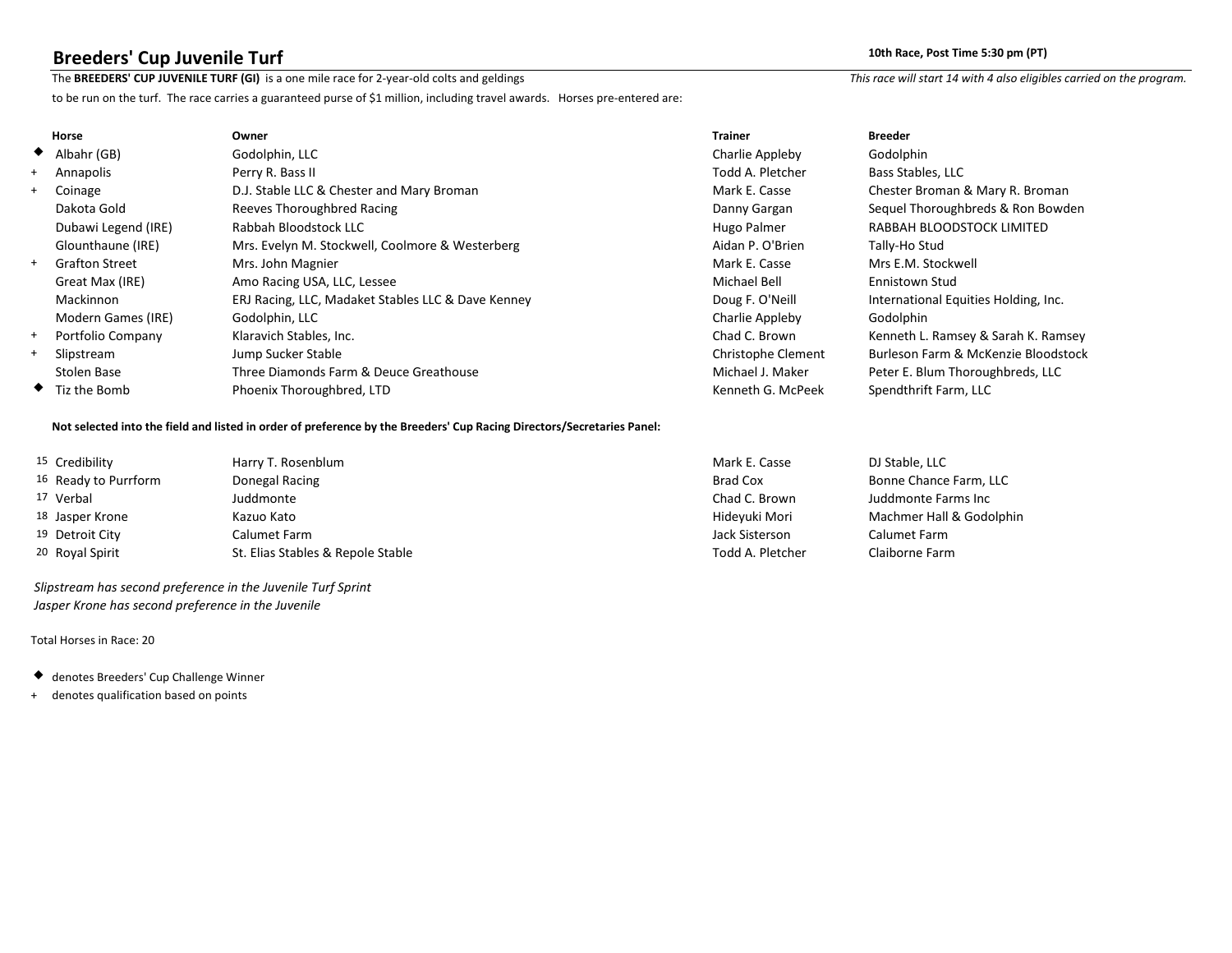## **Breeders' Cup Filly & Mare Sprint All and Service 2018 12:05 pm (PT) 4th Race, Post Time 12:05 pm (PT)**

The **BREEDERS' CUP FILLY & MARE SPRINT (GI)** is a seven furlong race for 3-year-olds and up, fillies & mares. The race carries a guaranteed purse of \$1 million, including travel awards. Horses pre-entered are:

| Horse                   | Owner                                                                                                                                                                                | <b>Trainer</b>      | <b>Breeder</b>                               |
|-------------------------|--------------------------------------------------------------------------------------------------------------------------------------------------------------------------------------|---------------------|----------------------------------------------|
| Bella Sofia             | Michael Imperio, Vincent S. Scuderi, Sofia Soares, Gabrielle Farm, Mazel Stable<br>Partners, LLC, Matthew J. Mercurio, Medallion Racing, Parkland Thoroughbreds &<br>Barry D. Fowler | Rudy Rodriguez      | <b>Two Tone Farms</b>                        |
| $\bullet$ Ce Ce         | Bo Hirsch, LLC                                                                                                                                                                       | Michael W. McCarthy | Bo Hirsch, L.L.C.                            |
| Edgeway                 | <b>Hronis Racing LLC</b>                                                                                                                                                             | John W. Sadler      | Pope McLean, Valerie Blethen & David Blethen |
| <b>Estilo Talentoso</b> | Medallion Racing, Barry D. Fowler, Parkland Thoroughbreds, Little Red Feather<br>Racing & Black Ridge Stables LLC                                                                    | Juan Arriagada      | Mile High Bloodstock LLC                     |
| $\bullet$ Gamine        | Michael Lund Petersen                                                                                                                                                                | <b>Bob Baffert</b>  | Grace Thoroughbred Holdings LLC              |
| Proud Emma              | Gem Inc. & Tom Kagele                                                                                                                                                                | Peter Miller        | Brereton C. Jones                            |
| <b>Truth Hurts</b>      | <b>Stables, LLC &amp; Chad Summers</b>                                                                                                                                               | <b>Chad Summers</b> | William D. Graham                            |

Total Horses in Race: 7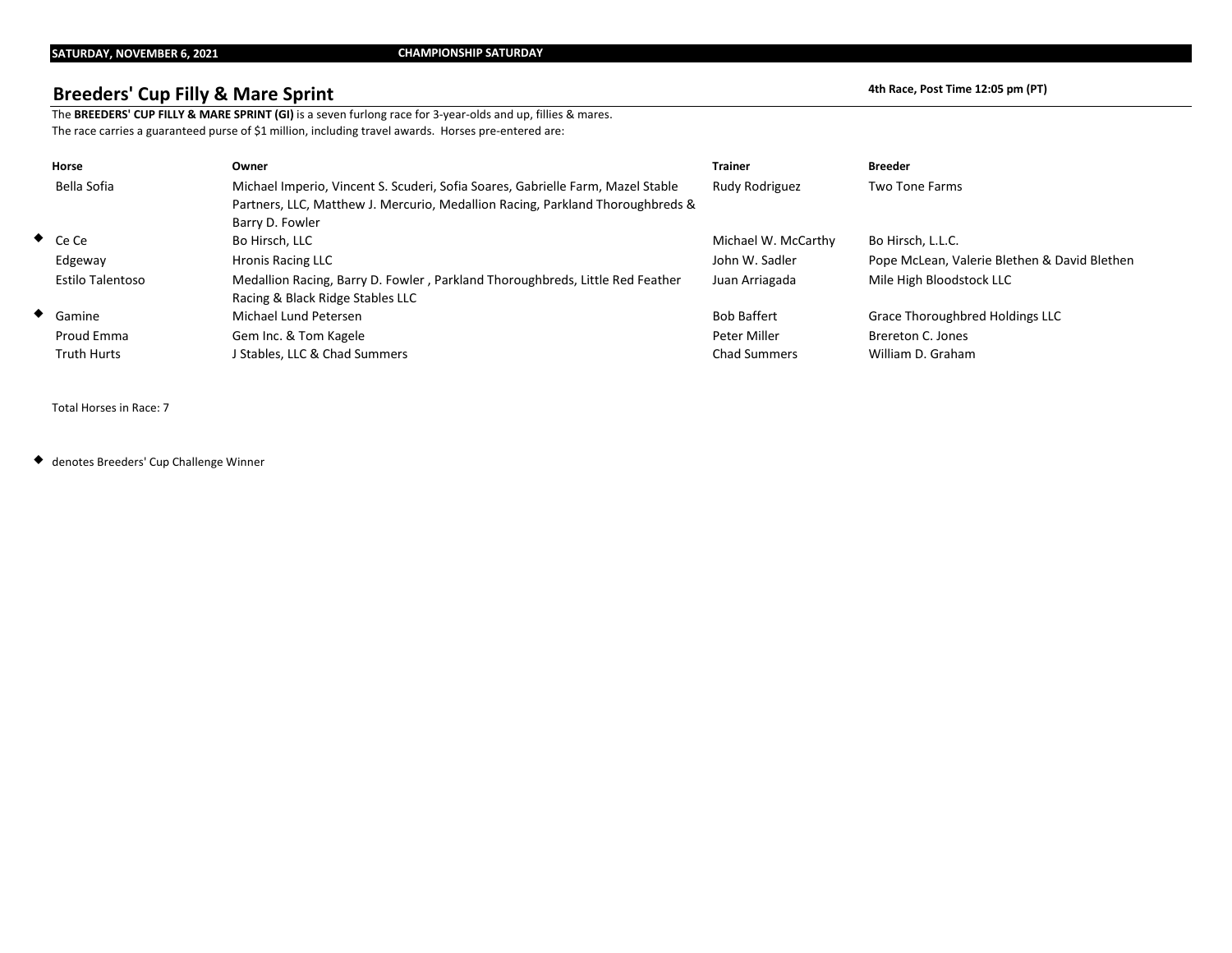**Breeders' Cup Turf Sprint** 50 pm (PT)<br>The BREEDERS' CUP TURF SPRINT (GI) is a five furlong race for 3-year-olds and up to be run on the turf. This race will start 12 with 6 also eligibles carried on the program. The BREEDERS' CUP TURF SPRINT (GI) is a five furlong race for 3-year-olds and up to be run on the turf. The race carries a guaranteed purse of \$1 million, including travel awards. Horses pre-entered are:

|     | <b>Horse</b>                  | Owner                                                              | <b>Trainer</b>           | <b>Breeder</b>                         |
|-----|-------------------------------|--------------------------------------------------------------------|--------------------------|----------------------------------------|
|     | $\bullet$ A Case of You (IRE) | Gary Devlin                                                        | <b>Adrian McGuinness</b> | Limestone And Tara Studs               |
|     | Arrest Me Red                 | Lael Stables                                                       | Wesley A. Ward           | M. Roy Jackson                         |
|     | ◆ Casa Creed                  | LRE Racing LLC & JEH Racing Stable LLC                             | William I. Mott          | Silver Springs Stud, LLC               |
| $+$ | Charmaine's Mia               | Agave Racing Stable, Medallion Racing & Rockin Robin Racing Stable | Philip D'Amato           | <b>Gunpowder Farms LLC</b>             |
|     | Emaraaty Ana (GB)             | Sheikh Mohammed Obaid Al Maktoum                                   | Kevin A. Ryan            | Rabbah Bloodstock Limited              |
|     | Extravagant Kid               | DARRS, Inc.                                                        | Brendan P. Walsh         | Vicino Racing Stable                   |
|     | Fast Boat                     | <b>Brad Grady</b>                                                  | Joe Sharp                | R. S. Evans                            |
|     | ◆ Gear Jockey                 | Calumet Farm                                                       | George R. Arnold II      | Calumet Farm                           |
|     | Glass Slippers (GB)           | Bearstone Stud Limited                                             | Kevin A. Ryan            | <b>Bearstone Stud Ltd</b>              |
| $+$ | Golden Pal                    | Derrick Smith, Mrs. John Magnier, Michael Tabor & Westerberg       | Wesley A. Ward           | Randall E Lowe                         |
|     | Kimari                        | Ten Broeck Farm, Inc.                                              | Wesley A. Ward           | China Horse Club International Limited |
| $+$ | Lieutenant Dan                | Nicholas B. Alexander                                              | Steven Miyadi            | Nick Alexander                         |

### **Not selected into the field and listed in order of preference by the Breeders' Cup Racing Directors/Secretaries Panel:**

| 13 Caravel          | Bobby Flay & Elizabeth Merryman                                                | H. Graham Motion    | Elizabeth M. Merryman                  |
|---------------------|--------------------------------------------------------------------------------|---------------------|----------------------------------------|
| 14 Bombard          | Perry R. Bass II, Ramona Seeligson Bass, Waddell W. Hancock II & Adele B.      | Richard E. Mandella | Raydelz Stable                         |
|                     | <b>Dilschneider</b>                                                            |                     |                                        |
| 15 The Critical Way | <b>Monster Racing Stables</b>                                                  | Jose H. Delgado     | <b>Blackstone Farm LLC</b>             |
| 16 Chaos Theory     | David A. Bernsen, LLC, Jeffrey Lambert, Gary Jacobs, Larry M. Katz, Doug Gans, | <b>Bob Hess</b>     | Bluewater Sales & Mike Carpenter       |
|                     | Peter G. Underhill & Todd Cady                                                 |                     |                                        |
| 17 Beer Can Man     | Little Red Feather Racing, Sterling Stables, LLC & Madaket Stables LLC         | Mark Glatt          | Ron Patterson                          |
| 18 Commander (FR)   | <b>Sinnott Family Trust</b>                                                    | Peter Miller        | Mathieu Daguzan-Garros & Bihari B Modi |
| 19 Hollywood Talent | King Star                                                                      | Juan C. Vazquez     | Kenneth L. Ramsey & Sarah K. Ramsey    |

 *Casa Creed has first preference in the Mile*

Total Horses in Race: 19

denotes Breeders' Cup Challenge Winner

+ denotes qualification based on points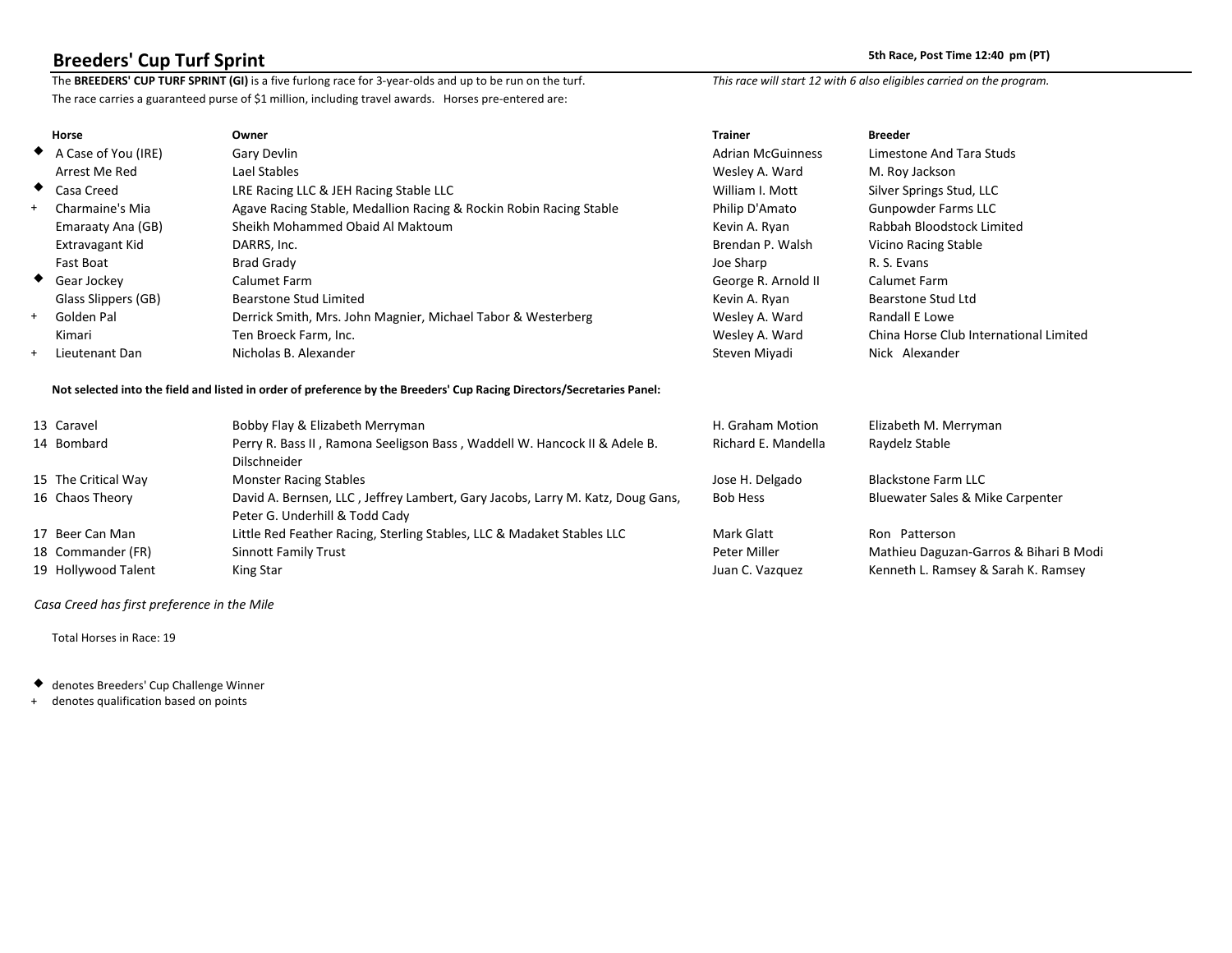## The Big Ass Fans Breeders' Cup Dirt Mile *Cup and Mile* **6th Race, Post Time 1:19 pm (PT)**

The **BIG ASS FANS BREEDERS' CUP DIRT MILE (GI)** is a one mile race for 3-year-olds and up.

The race carries a guaranteed purse of \$1 million, including travel awards. Horses pre-entered are:

| <b>Horse</b>       | Owner                                                                                            | <b>Trainer</b>        | <b>Breeder</b>                        |
|--------------------|--------------------------------------------------------------------------------------------------|-----------------------|---------------------------------------|
| C Z Rocket         | Tom Kagele, Gary Barber, Altamira Racing Stable & Madaket Stables, LLC                           | Peter Miller          | Farm III Enterprises LLC              |
| Eight Rings        | Coolmore Stud, SF Racing LLC, Starlight Racing, Madaket Stables LLC & Golconda<br><b>Stables</b> | <b>Bob Baffert</b>    | WinStar Farm, LLC                     |
| $\bullet$ Ginobili | Slam Dunk Racing, Jerry McClanahan & Michael Nentwig                                             | <b>Richard Baltas</b> | Hinkle Farms                          |
| Jasper Prince      | Kazuo Kato                                                                                       | Hideyuki Mori         | Hill 'n' Dale Equine Holdings, Inc.   |
| Life Is Good       | WinStar Farm, LLC & CHC Inc.                                                                     | Todd A. Pletcher      | Gary & Mary West Stables Inc          |
| Mind Control       | Red Oak Stable, Madaket Stables LLC                                                              | Todd A. Pletcher      | Red Oak Stable                        |
| Pingxiang          | Naoya Fujii                                                                                      | Hideyuki Mori         | Dream With Me Stables Inc.            |
| Restrainedvengence | Kelly Brinkerhoff & Bob Grayson Jr.                                                              | Val Brinkerhoff       | <b>Westwind Farms</b>                 |
| ◆<br>Silver State  | Winchell Thoroughbreds LLC & Willis D. Horton Racing, LLC                                        | Steven M. Asmussen    | Stonestreet Thoroughbred Holdings LLC |
| Snapper Sinclair   | <b>Bloom Racing Stable LLC</b>                                                                   | Steven M. Asmussen    | K & G Stables                         |
| Stilleto Boy       | Steve Moger                                                                                      | Ed J. Moger Jr.       | John Kerber & Iveta Kerber            |

 *C Z Rocket has first preference in the Sprint Pingxiang has second preference in the Sprint Snapper Sinclair has second preference in the Mile Stilleto Boy has first preference in the Classic*

Total Horses in Race: 11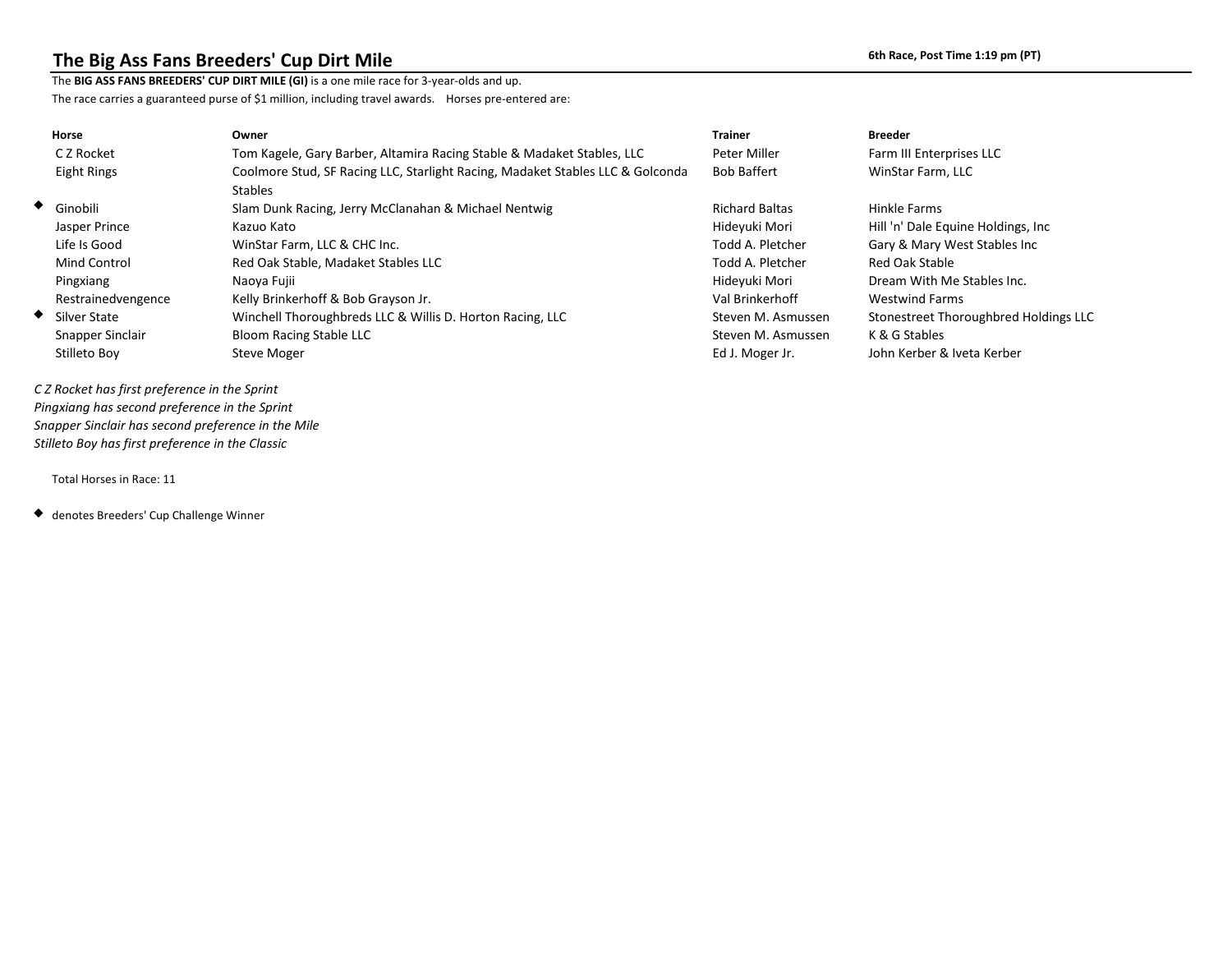### *This race will start 14 with 2 also eligibles carried on the program.*

### **THE MAKER'S MARK BREEDERS' CUP FILLY & MARE TURF (GI)** is a 1 3/8ths-mile race for fillies and mares, 3-year-olds and up, to be run on the turf.

The race carries a guaranteed purse of \$2 million, including travel awards. Horses pre-entered are:

|           | <b>Horse</b>            | Owner                                                        | <b>Trainer</b>        | <b>Breeder</b>                         |
|-----------|-------------------------|--------------------------------------------------------------|-----------------------|----------------------------------------|
|           | Audarya (FR)            | Mrs. A. M. Swinburn                                          | James R. Fanshawe     | S.A.R.L. Haras D'Ecouves               |
|           | + Dogtag                | LNJ Foxwoods                                                 | Richard E. Mandella   | LNJ Foxwoods                           |
|           | ◆ Going to Vegas        | Medallion Racing, Abbondanza Racing LLC & MyRaceHorse        | <b>Richard Baltas</b> | J. Kirk Robison & Judy Robison         |
|           | La Joconde (IRE)        | Michael Tabor, Derrick Smith, Mrs. John Magnier & Westerberg | Aidan P. O'Brien      | Lynch Bages Ltd                        |
|           | Love (IRE)              | Michael Tabor, Derrick Smith & Mrs. John Magnier             | Aidan P. O'Brien      | Coolmore                               |
|           | Loves Only You (JPN)    | DMM Dream Club Co.                                           | Yoshito Yahagi        | Northern Farm                          |
| $+$       | My Sister Nat (FR)      | Peter M. Brant                                               | Chad C. Brown         | <b>Ecurie Des Monceaux</b>             |
|           | Pocket Square (GB)      | Juddmonte                                                    | Chad C. Brown         | Juddmonte Farms Ltd.                   |
|           | ◆ Queen Supreme (IRE)   | Gary Barber                                                  | Andrew Balding        | <b>Thomas Hassett</b>                  |
| $\bullet$ | Reina de Mollendo (ARG) | Arriba Areguipa                                              | Kenneth G. McPeek     | Firmamento                             |
|           | Rougir (FR)             | Le Haras De La Gousserie                                     | Cedric Rossi          | J Krauze                               |
|           | Tarnawa (IRE)           | H.H. Aga Khan Studs                                          | Dermot K. Weld        | His Highness the Aga Khan's Studs S.C. |
|           | Teona (IRE)             | Rabbah Bloodstock LLC                                        | Roger Varian          | RABBAH BLOODSTOCK LIMITED              |
|           | War Like Goddess        | George Krikorian                                             | William I. Mott       | Calumet Farm                           |

### **Not selected into the field and listed in order of preference by the Breeders' Cup Racing Directors/Secretaries Panel:**

| <sup>15</sup> Acanella (GB)    | Juddmonte                   | Ger Lyons   | Juddmonte Farms (east) Ltd |
|--------------------------------|-----------------------------|-------------|----------------------------|
| <sup>16</sup> Ocean Road (IRE) | <b>Qatar Racing Limited</b> | Hugo Palmer | K And Mrs Cullen           |

 *Tarnawa (IRE) has first preference in the Turf Teona (IRE) has first preference in the Turf Love (IRE) has first preference in the Turf Loves Only You (JPN) has second preference in the Turf Queen Supreme (IRE) has first preference in the Mile*

- denotes Breeders' Cup Challenge Winner
- + denotes qualification based on points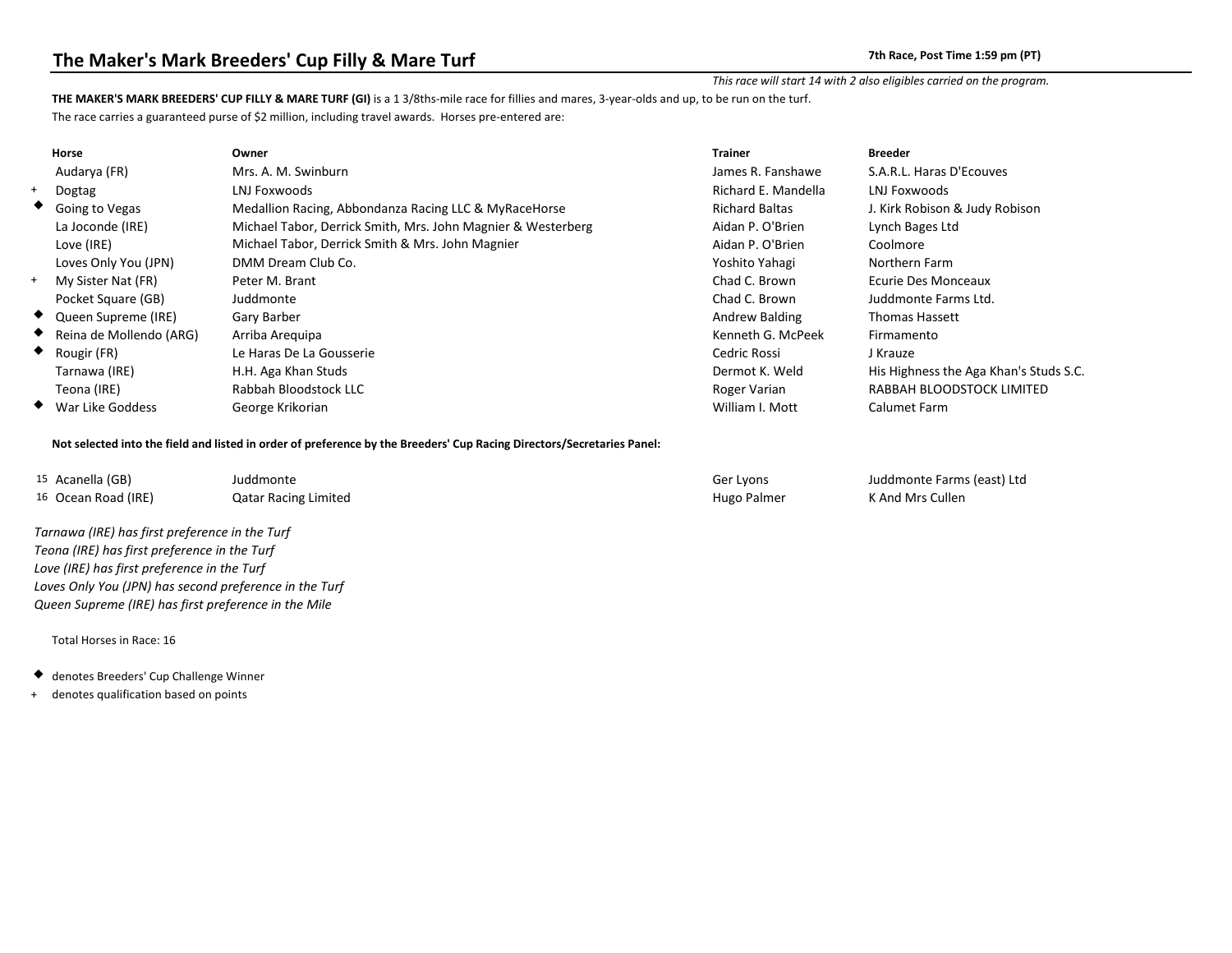## **Qatar Racing Breeders' Cup Sprint 8th Race, Post Time 2:38 pm (PT) 8th Race, Post Time 2:38 pm (PT)**

The **QATAR RACING BREEDERS' CUP SPRINT (GI)** is a six furlong race for 3-year-olds and up. The race carries a guaranteed purse of \$2 million, including travel awards. Horses pre-entered are:

| Horse               | Owner                                                                  | <b>Trainer</b>     | <b>Breeder</b>                     |
|---------------------|------------------------------------------------------------------------|--------------------|------------------------------------|
| Aloha West          | <b>Eclipse Thoroughbred Partners</b>                                   | Wayne M. Catalano  | Robert Manfuso & Katharine M. Voss |
| C Z Rocket          | Tom Kagele, Gary Barber, Altamira Racing Stable & Madaket Stables, LLC | Peter Miller       | Farm III Enterprises LLC           |
| ◆ Dr. Schivel       | Red Baron's Barn LLC, Rancho Temescal LLC, William Branch & Reeves     | Mark Glatt         | William A. Branch & Arnold R. Hill |
|                     | <b>Thoroughbred Racing</b>                                             |                    |                                    |
| <b>Firenze Fire</b> | Mr. Amore Stable                                                       | Kelly Breen        | Mr Amore Stables                   |
| Flagstaff           | Lane's End Racing & Hronis Racing LLC                                  | John W. Sadler     | Summer Wind Farm                   |
| ◆ Following Sea     | Spendthrift Farm LLC                                                   | Todd A. Pletcher   | Spendthrift Farm LLC               |
| Jackie's Warrior    | J. Kirk & Judy Robison                                                 | Steven M. Asmussen | J & J Stables                      |
| Jasper Prince       | Kazuo Kato                                                             | Hideyuki Mori      | Hill 'n' Dale Equine Holdings, Inc |
| Lexitonian          | Calumet Farm                                                           | Jack Sisterson     | Calumet Farm                       |
| Matera Sky          | Tsuyoshi Ono                                                           | Hideyuki Mori      | Lynch Bages LTD                    |
| Pingxiang           | Naoya Fujii                                                            | Hideyuki Mori      | Dream With Me Stables Inc.         |
| ◆ Special Reserve   | Paradise Farms Corp & David Staudacher                                 | Michael J. Maker   | Russell L. Reineman Stable, Inc.   |

Total Horses in Race: 12

 *C Z Rocket has second preference in the Dirt Mile Jasper Prince has first preference in the Dirt Mile Pingxiang has first preference in the Dirt Mile*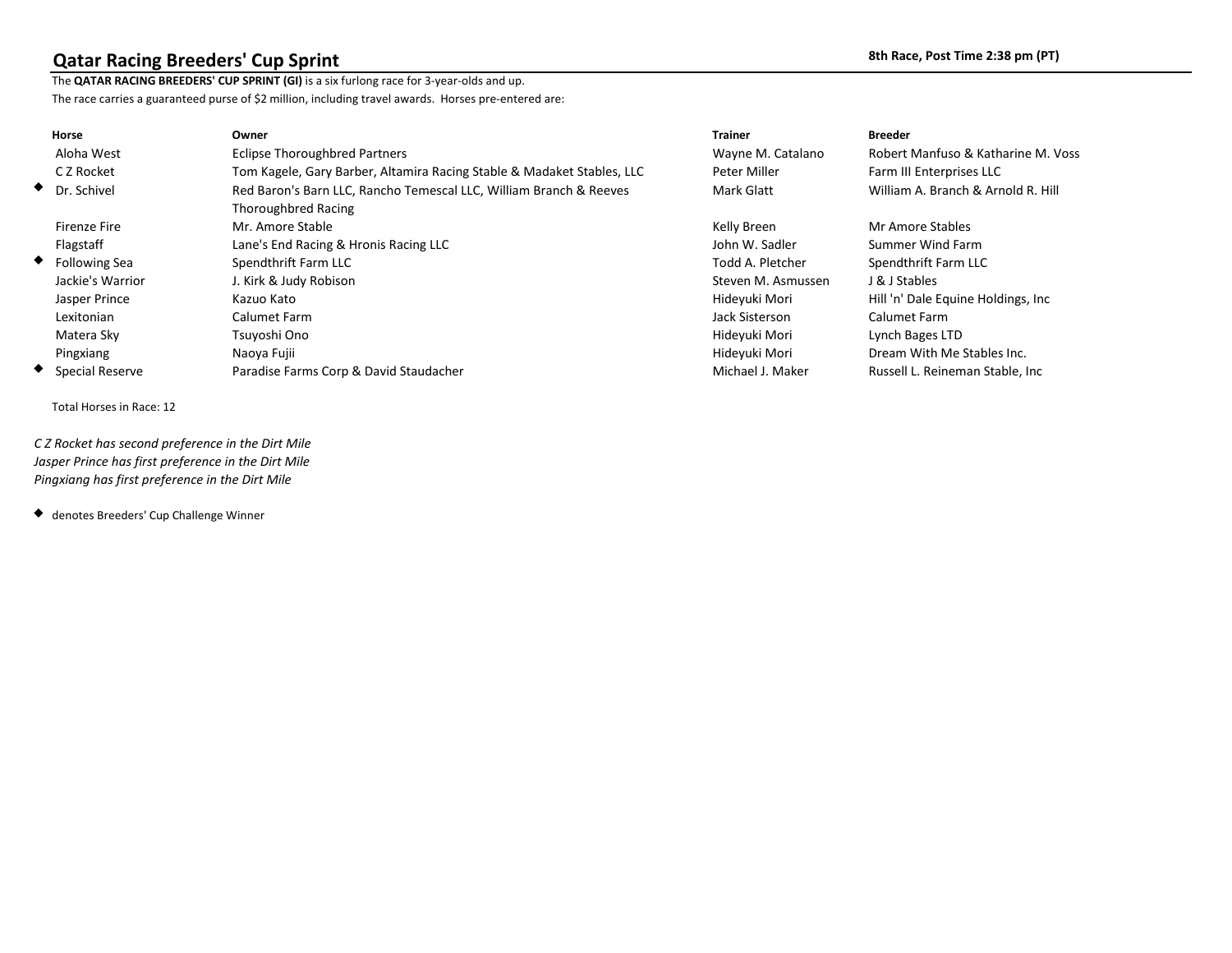## **The FanDuel Breeders' Cup Mile** *presented by PDJF* **19th Case 20 and 20 and 20 and 20 and 20 and 20 and 20 and 20 and 20 and 20 and 20 and 20 and 20 and 20 and 20 and 20 and 20 and 20 and 20 and 20 and 20 and 20 and 20 a**

The **FanDuel BREEDERS' CUP MILE (GI)** presented by PDJF is a one mile race for 3-year-olds and up, to be run on the turf. *This race will start 14 with 4 also eligibles carried on the program.* The race carries a guaranteed purse of \$2 million, including travel awards. Horses pre-entered are:

|     | Horse                    | Owner                                                                              | <b>Trainer</b>      | <b>Breeder</b>                                   |
|-----|--------------------------|------------------------------------------------------------------------------------|---------------------|--------------------------------------------------|
| $+$ | Blowout (GB)             | Peter M. Brant                                                                     | Chad C. Brown       | Dayton Investments Ltd.                          |
|     | + Casa Creed             | LRE Racing LLC & JEH Racing Stable LLC                                             | William I. Mott     | Silver Springs Stud, LLC                         |
|     | ◆ Got Stormy             | MyRacehorse & Spendthrift Farm LLC                                                 | Mark E. Casse       | Mt. Joy Stables, Pope McLean, Marc McLean & Pope |
|     |                          |                                                                                    |                     | McLean Jr.                                       |
|     | + Hit the Road           | D K Racing, LLC, Radley Equine, Inc., Taste of Victory Stables, Rick Gold, Tony E. | Dan Blacker         | Fred W. Hertrich                                 |
|     |                          | Maslowski & Dave Odmark                                                            |                     |                                                  |
|     | $\bullet$ In Love (BRZ)  | Bonne Chance Farm, LLC & Stud RDI, LLC                                             | Paulo H. Lobo       | Fazenda Mondesir / Stud Rio Dois Irmaos          |
|     | Master of The Seas (IRE) | Godolphin, LLC                                                                     | Charlie Appleby     | Godolphin                                        |
|     | Mo Forza                 | Bardy Farm & OG Boss                                                               | Peter Miller        | Bardy Farm                                       |
|     | Mother Earth (IRE)       | Derrick Smith, Mrs. John Magnier & Michael Tabor                                   | Aidan P. O'Brien    | Grenane House Stud                               |
|     | Order of Australia (IRE) | Derrick Smith, Mrs. John Magnier, Michael Tabor & Mrs. Anne Marie O'Brien          | Aidan P. O'Brien    | Whisperview Trading Ltd                          |
|     | Pearls Galore (FR)       | <b>SCEA Haras De Saint Pair</b>                                                    | Paddy Twomey        | S C E A Haras De Saint Pair                      |
| $+$ | Raging Bull (FR)         | Peter M. Brant                                                                     | Chad C. Brown       | 20 Dayton Investments Limited                    |
|     | Smooth Like Strait       | Cannon Thoroughbreds LLC                                                           | Michael W. McCarthy | Cannon Thoroughbreds, LLC                        |
|     | Space Blues (IRE)        | Godolphin, LLC                                                                     | Charlie Appleby     | Godolphin                                        |
|     | Vin de Garde (JPN)       | Shadai Race Horse Co.                                                              | Hideaki Fujiwara    | Shadai Farm                                      |

### **Not selected into the field and listed in order of preference by the Breeders' Cup Racing Directors/Secretaries Panel:**

| 15 Ivar (BRZ)          | Bonne Chance Farm, LLC & Stud RDI, LLC      | Paulo H. Lobo          | Stud Rio Dois Irmaos                   |
|------------------------|---------------------------------------------|------------------------|----------------------------------------|
| 16 Real Appeal (GER)   | Zhang Yuesheng                              | Mrs. John Harrington   | Gestut Kussaburg                       |
| 17 Tell Your Daddy     | Flying P Stable                             | <b>Thomas Morley</b>   | Spendthrift Farm LLC                   |
| 18 Somelikeithotbrown  | Skychai Racing LLC & Sand Dollar Stable LLC | Michael J. Maker       | Hot Pink Stables & Sand Dollar Stables |
| 19 Pogo (IRE)          | Gary and Linnet Woodward                    | <b>Charles Hills</b>   | Thomas Foy                             |
| 20 Toro Strike         | Al Shaqab Racing                            | Richard A. Fahey       | Al Shagab Racing                       |
| 21 Thunder Moon (IRE)  | Mrs. C. C. Regalado-Gonzalez                | Joseph Patrick O'Brien | Whisperview Trading Ltd                |
| 22 Channel Cat         | Calumet Farm                                | Jack Sisterson         | Calumet Farm                           |
| 23 Snapper Sinclair    | Bloom Racing Stable LLC                     | Steven M. Asmussen     | K & G Stables                          |
| 24 Queen Supreme (IRE) | Gary Barber                                 | Andrew Balding         | <b>Thomas Hassett</b>                  |

 *Casa Creed has second preference in the Turf Sprint Channel Cat has first preference in the Turf Snapper Sinclair has first preference in the Dirt Mile Queen Supreme (IRE) has second preference in the Filly & Mare Turf*

- denotes Breeders' Cup Challenge Winner
- + denotes qualification based on points

| n. Lopo           | SLUU KIO DOIS IHIIJUS                  |
|-------------------|----------------------------------------|
| ohn Harrington    | Gestut Kussaburg                       |
| as Morley         | Spendthrift Farm LLC                   |
| el J. Maker       | Hot Pink Stables & Sand Dollar Stables |
| es Hills          | Thomas Foy                             |
| rd A. Fahey       | Al Shaqab Racing                       |
| h Patrick O'Brien | <b>Whisperview Trading Ltd</b>         |
| isterson          | Calumet Farm                           |
| n M. Asmussen     | K & G Stables                          |
| w Balding         | <b>Thomas Hassett</b>                  |
|                   |                                        |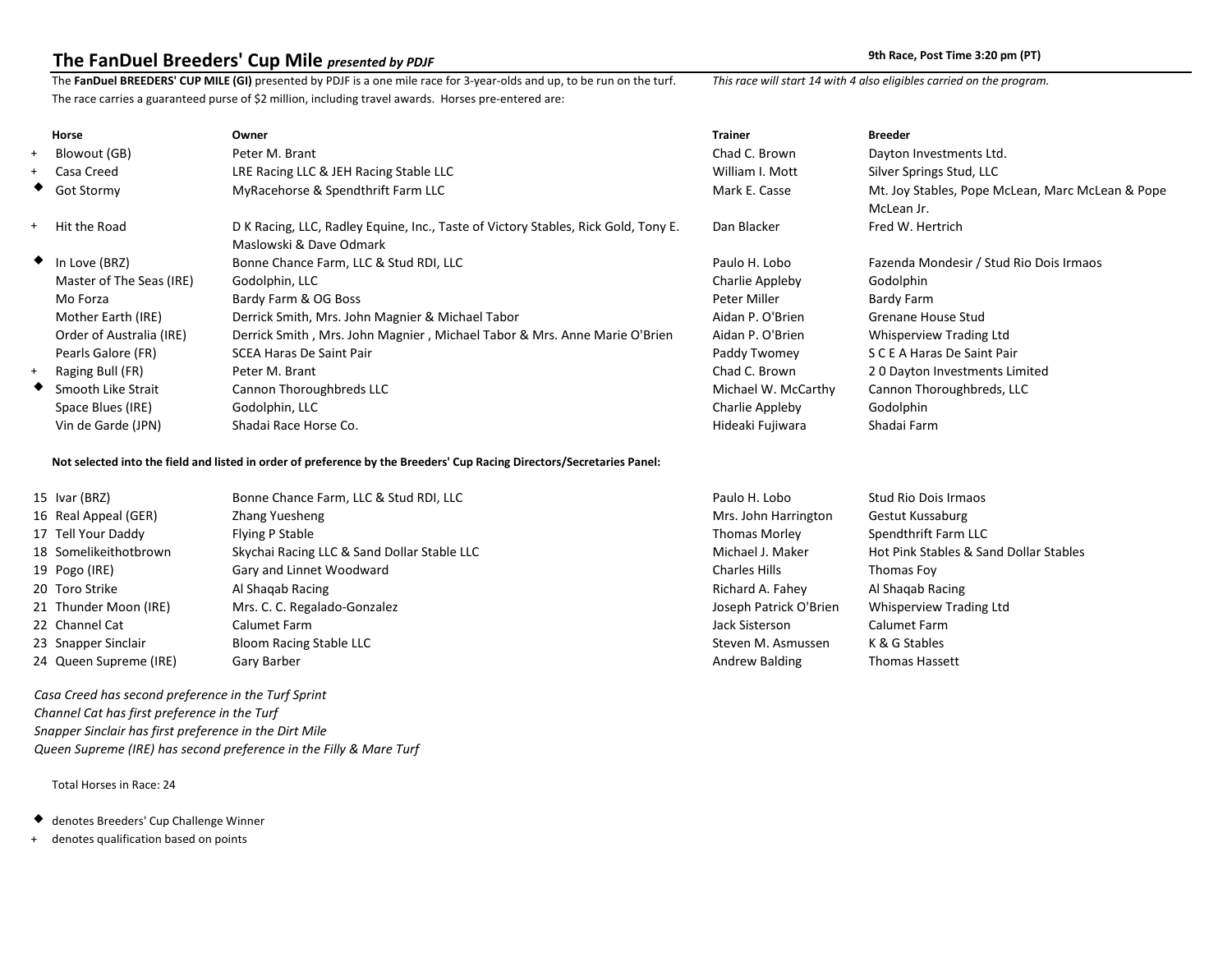## **Longines Breeders' Cup Distaff 10th Race, Post Time 4:00 pm (PT)**

The **LONGINES BREEDERS' CUP DISTAFF (GI)** is a 1 1/8-mile race for fillies and mares, 3-year-olds and up. The race carries a guaranteed purse of \$2 million, including travel awards. Horses pre-entered are:

| Horse                       | Owner                                                                      | <b>Trainer</b>          | <b>Breeder</b>                        |
|-----------------------------|----------------------------------------------------------------------------|-------------------------|---------------------------------------|
| As Time Goes By             | Mrs. John Magnier, Michael Tabor & Derrick Smith                           | <b>Bob Baffert</b>      | Orpendale & Chelston                  |
| $\bullet$ Blue Stripe (ARG) | Pozo De Luna Inc.                                                          | Marcelo Polanco         | La Manija                             |
| Clairiere                   | Stonestreet Stables, LLC                                                   | Steven M. Asmussen      | Stonestreet Thoroughbred Holdings LLC |
| Dunbar Road                 | Peter M. Brant                                                             | Chad C. Brown           | Jeffery J. Drown                      |
| Horologist                  | There's A Chance Stable, Medallion Racing, Abbondanza Racing LLC, Parkland | William I. Mott         | Holly Crest Farm                      |
|                             | Thoroughbreds, Paradise Farms Corp. & David Staudacher                     |                         |                                       |
| $\bullet$ Letruska          | St. George Stable LLC                                                      | <b>Fausto Gutierrez</b> | <b>St George Stables</b>              |
| Malathaat                   | Shadwell Stable                                                            | Todd A. Pletcher        | Stonestreet Thoroughbred Holdings LLC |
| Marche Lorraine (JPN)       | U. Carrot Farm                                                             | Yoshito Yahagi          | Northern Farm                         |
| ♦ Private Mission           | Baoma Corp.                                                                | <b>Bob Baffert</b>      | Mt. Brilliant Broodmares I LLC        |
| Royal Flag                  | W. S. Farish                                                               | Chad C. Brown           | W. S. Farish                          |
| Shedaresthedevil            | Qatar Racing Limited, Flurry Racing Stables LLC & Big Aut Farms            | <b>Brad Cox</b>         | WinStar Farm, LLC                     |

Total Horses in Race: 11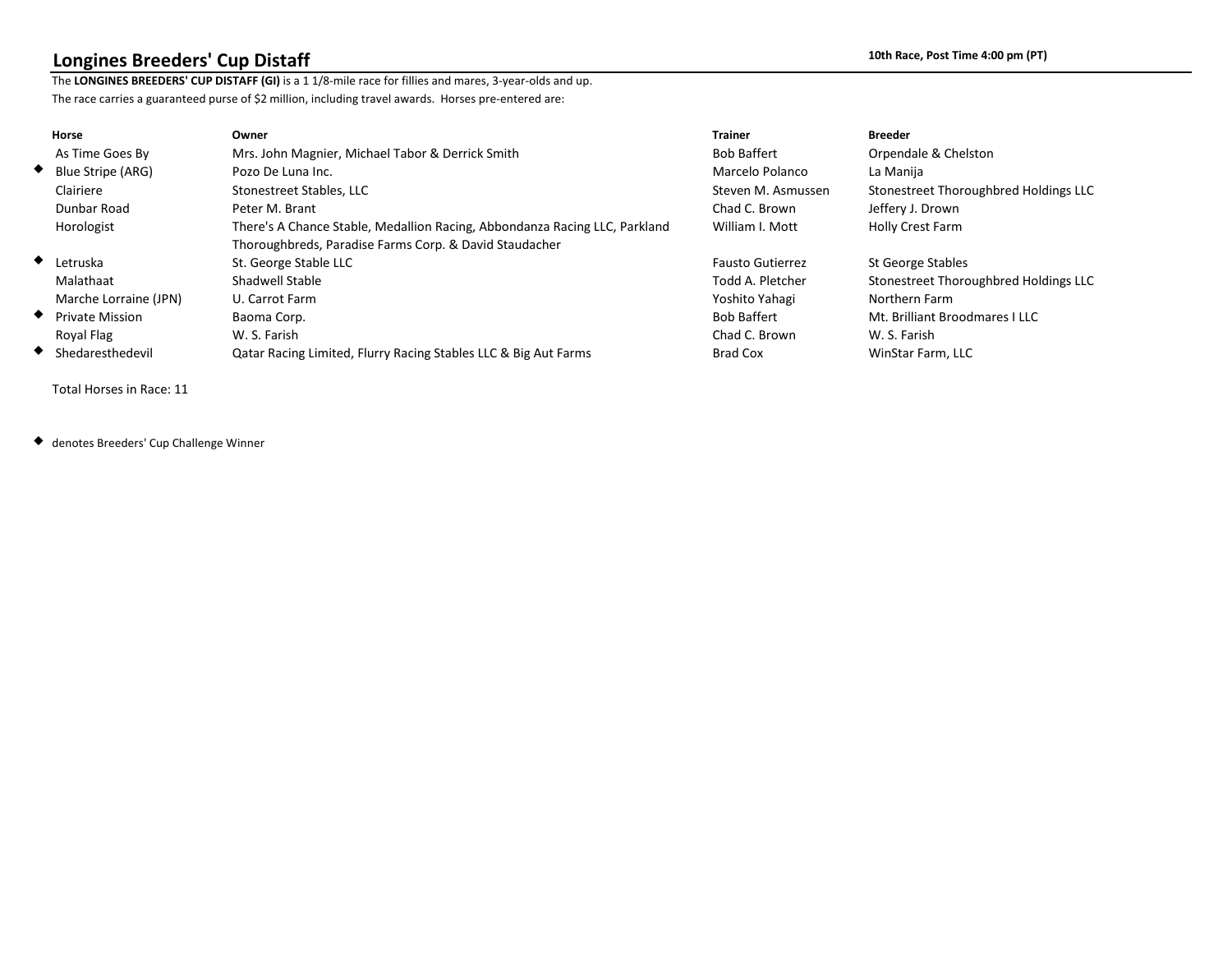**Longines Breeders' Cup Turf** 11th Race, Post Time 4:40 pm (PT)<br>The LONGINES BREEDERS' CUP TURF (GI) is a 11/2-mile race for 3-year-olds and up, to be run on the turf. This race will start 14 with 4 also eligibles carried The LONGINES BREEDERS' CUP TURF (GI) is a 1 1/2-mile race for 3-year-olds and up, to be run on the turf. The race carries a guaranteed purse of \$4 million, including travel awards. Horses pre-entered are:

|     | Horse                     | Owner                                                                          | <b>Trainer</b>      | <b>Breeder</b>                                  |
|-----|---------------------------|--------------------------------------------------------------------------------|---------------------|-------------------------------------------------|
| $+$ | Acclimate                 | The Ellwood Johnston Trust, Timmy Time Racing & Ken Tevelde                    | Philip D'Amato      | Old English Rancho, Sal Berumen & Patsy Berumen |
|     | $\blacklozenge$ Astronaut | John M. B. O'Connor                                                            | John A. Shirreffs   | Anastasie Astrid Christiansen-Croy              |
| $+$ | Domestic Spending (GB)    | Klaravich Stables, Inc.                                                        | Chad C. Brown       | Rabbah Bloodstock Limited                       |
|     | $\bullet$ Gufo            | Otter Bend Stables, LLC                                                        | Christophe Clement  | John Little & Stephen Cainelli                  |
|     | $\bullet$ Imperador (ARG) | Bonne Chance Farm, LLC & Stud RDI, LLC                                         | Paulo H. Lobo       | Haras Rio Dois Irmaos S.R.L.                    |
|     | $\bullet$ Love (IRE)      | Michael Tabor, Derrick Smith & Mrs. John Magnier                               | Aidan P. O'Brien    | Coolmore                                        |
|     | Loves Only You (JPN)      | DMM Dream Club Co.                                                             | Yoshito Yahagi      | Northern Farm                                   |
|     | Rockemperor (IRE)         | Madaket Stables LLC, Michael Dubb, Wonder Stables, Michael E. Kisber & Michael | Chad C. Brown       | Haras du Mezeray                                |
|     |                           | J. Caruso                                                                      |                     |                                                 |
|     | Sisfahan (FR)             | Darius Racing                                                                  | <b>Henk Grewe</b>   | <b>Guy Pariente Holding</b>                     |
|     | Tarnawa (IRE)             | H.H. Aga Kan Studs                                                             | Dermot K. Weld      | His Highness the Aga Khan's Studs S.C.          |
|     | Teona (IRE)               | Rabbah Bloodstock LLC                                                          | Roger Varian        | RABBAH BLOODSTOCK LIMITED                       |
|     | United                    | LNJ Foxwoods                                                                   | Richard E. Mandella | Rosemont Farm LLC                               |
|     | Walton Street (GB)        | Godolphin, LLC                                                                 | Charlie Appleby     | Darley                                          |
|     | Yibir (GB)                | Godolphin, LLC                                                                 | Charlie Appleby     | Godolphin                                       |
|     |                           |                                                                                |                     |                                                 |

### **Not selected into the field and listed in order of preference by the Breeders' Cup Racing Directors/Secretaries Panel:**

| $15$ Japan (GB)         | Masaaki Matsushima, Derrick Smith, Mrs. John Magnier & Michael Tabor        | Aidan P. O'Brien    | Newsells Park Stud                             |
|-------------------------|-----------------------------------------------------------------------------|---------------------|------------------------------------------------|
| 16 Tribhuvan (FR)       | Michael Dubb, Madaket Stables LLC, Wonder Stables & Michael J. Caruso       | Chad C. Brown       | Jean Charles Haimet, Elza Petit & Hannah Petit |
| 17 Broome (IRE)         | Masaaki Matsushima, Mrs. John Magnier, Michael Tabor & Derrick Smith        | Aidan P. O'Brien    | Epona Bloodstock Ltd                           |
| 18 Bolshoi Ballet (IRE) | Mrs. John Magnier, Michael Tabor, Derrick Smith & Westerberg                | Aidan P. O'Brien    | Lynch-Bages & Rhinestone Bloodstock            |
| 19 Channel Maker        | Wachtel Stable, Gary Barber, R. A. Hill Stable & Reeves Thoroughbred Racing | William I. Mott     | Tall Oaks Farm                                 |
| 20 Channel Cat          | Calumet Farm                                                                | Jack Sisterson      | Calumet Farm                                   |
| 21 Mogul (GB)           | Michael Tabor, Derrick Smith & Mrs. John Magnier                            | Aidan P. O'Brien    | Newsells Park Stud                             |
| 22 Friar's Road         | Mr. and Mrs. William K. Warren, Jr.                                         | Michael W. McCarthy | Robert Low & Lawana Low                        |

 *Tarnawa (IRE) has second preference in the Filly & Mare Turf Teona (IRE) has second preference in the Filly & Mare Turf Love (IRE) has second preference in the Filly & Mare Turf Loves Only You (JPN) has first preference in the Filly & Mare Turf Channel Cat has second preference in the Mile*

Total Horses in Race: 22

denotes Breeders' Cup Challenge Winner

+ denotes qualification based on points